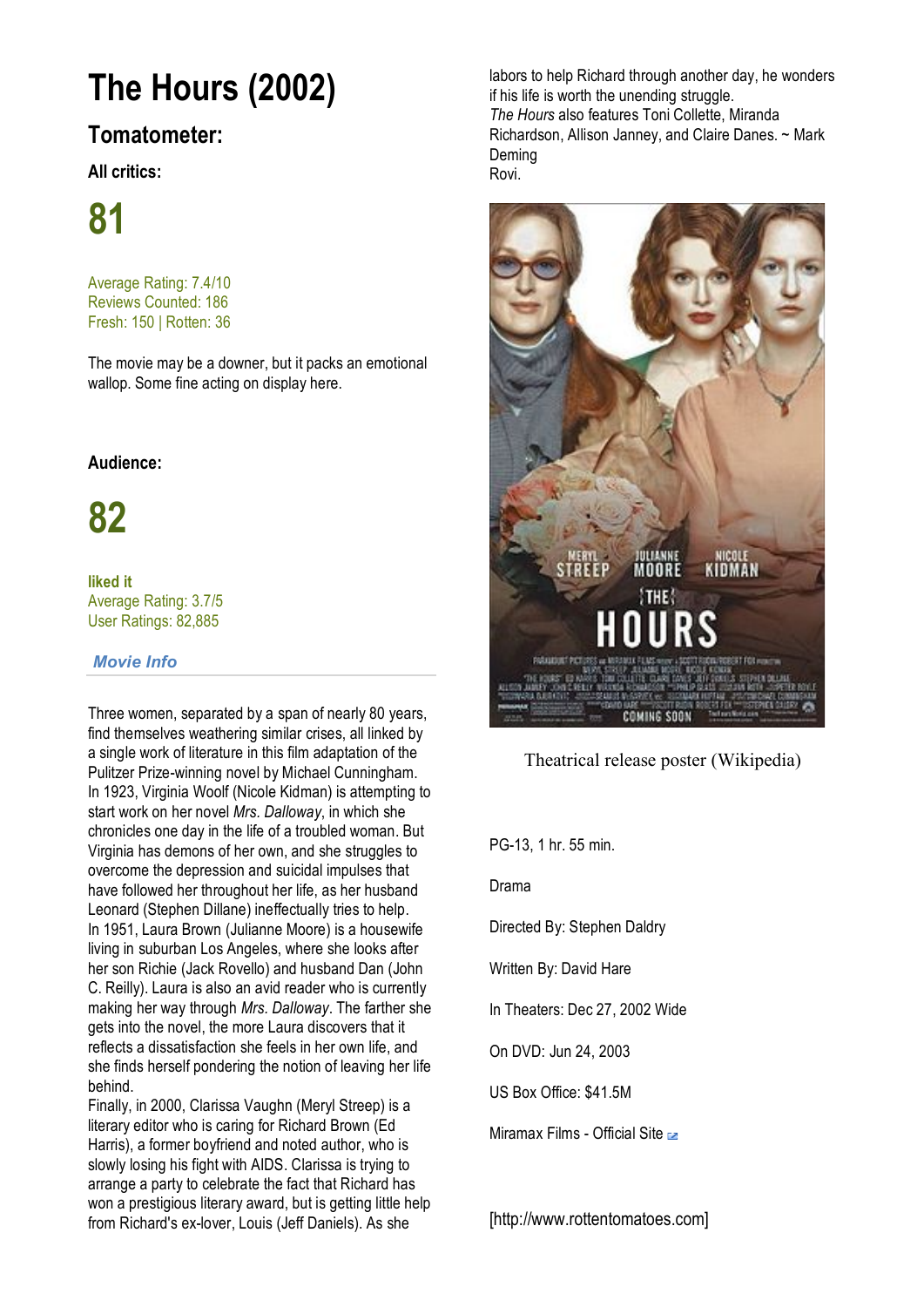# *The Hours* **(film)**

From Wikipedia, the free encyclopedia

*The Hours* is a 2002 drama film directed by Stephen Daldry, and starring Nicole Kidman, Meryl Streep, Julianne Moore and Ed Harris. The screenplay by David Hare is based on the 1999 Pulitzer Prize-winning novel of the same title by Michael Cunningham.

The plot focuses on three women of different generations whose lives are interconnected by the novel *Mrs Dalloway* by Virginia Woolf. These are Clarissa Vaughan (Streep), a New Yorker preparing an award party for her AIDS-stricken long-time friend and poet, Richard (Harris) in 2001; Laura Brown (Moore), a pregnant 1950s California housewife with a young boy and an unhappy marriage; and Virginia Woolf herself (Kidman) in 1920s England, who is struggling with depression and mental illness whilst trying to write her novel.

The film was released in Los Angeles and New York City on Christmas Day 2002, and was given a limited release in the US and Canada two days later on December 27, 2002. It did not receive a wide release in the US until January 2003, and was then released in UK cinemas on Valentine's Day that year. Critical reaction to the film was mostly positive, with nine Academy Award nominations for *The Hours* including Best Picture, and a win for Nicole Kidman as Best Actress.

## **Plot**

With the exception of the opening and final scenes, which depict the 1941 suicide by drowning of Virginia Woolf (Nicole Kidman) in the River Ouse, the action takes place within the span of a single day in three different years, and alternates among them throughout the film. In 1923, renowned author Woolf has begun writing the book *Mrs Dalloway* in her home in the town of Richmond outside London. In 1951, troubled Los Angeles housewife Laura Brown (Julianne Moore) escapes from her life as a conventional housewife by reading *Mrs Dalloway*. In 2001, New Yorker Clarissa Vaughan (Meryl Streep) is the embodiment of the title character of Mrs Dalloway as she spends the day preparing for a party she is hosting in honor of her former lover and friend

Richard (Ed Harris), a poet and author living with AIDS who is to receive an award for career achievement. Richard tells Clarissa he has stayed alive for her sake, and the award is meaningless because he didn't get it sooner, until he was on the brink of death. She tells him she believes he would have won the award regardless of his illness. Richard often refers to Clarissa as "Mrs. Dalloway", due to her distracting herself from her own life and self the way the Woolf character did.

Virginia, who has experienced several nervous breakdowns and suffers from bipolar disorder, feels trapped in her home, intimidated by servants and constantly under the eye of her husband Leonard (Stephen Dillane) who has begun a publishing business, Hogarth Press, at home to stay close to her. Woolf both welcomes and dreads an afternoon visit from her sister Vanessa (Miranda Richardson) and her children. After their departure, Virginia flees to the railway station where she is awaiting a train to central London when Leonard arrives to bring her home. He tells her how he lives in constant fear that she will take her own life. She says she fears it also, but argues that if she is to live she has the right to decide how, and where, as much as any other.

Pregnant with her second child, Laura spends her days in her tract home with her young son, Richie. She married her husband, Dan (John C. Reilly), soon after World War II and on the surface they are living the American Dream but she is deeply unhappy. She and Richie make a cake for Dan's birthday, but it is a disaster. Her neighbour Kitty (Toni Collette) drops in to ask her if she can feed her dog while she's in the hospital for a procedure. Kitty pretends to be upbeat, but Laura senses her fear and boldly kisses her on the lips. Kitty accepts the kiss without comment, and both women ignore any hidden meaning it might have. Laura and Richie successfully make another cake and clean up, and then she takes Richie to stay with Mrs. Latch (Margo Martindale). He is terrified of being left without her and she insists she will be back, but instead of running errands she checks into a hotel where she intends to commit suicide. Laura removes several bottles of pills and Woolf's novel from her purse, and begins to read *Mrs Dalloway*. She drifts off to sleep, and dreams the hotel room is flooded, awakening with a change of heart, and caresses her belly. She picks up Richie and they return home to celebrate Dan's birthday.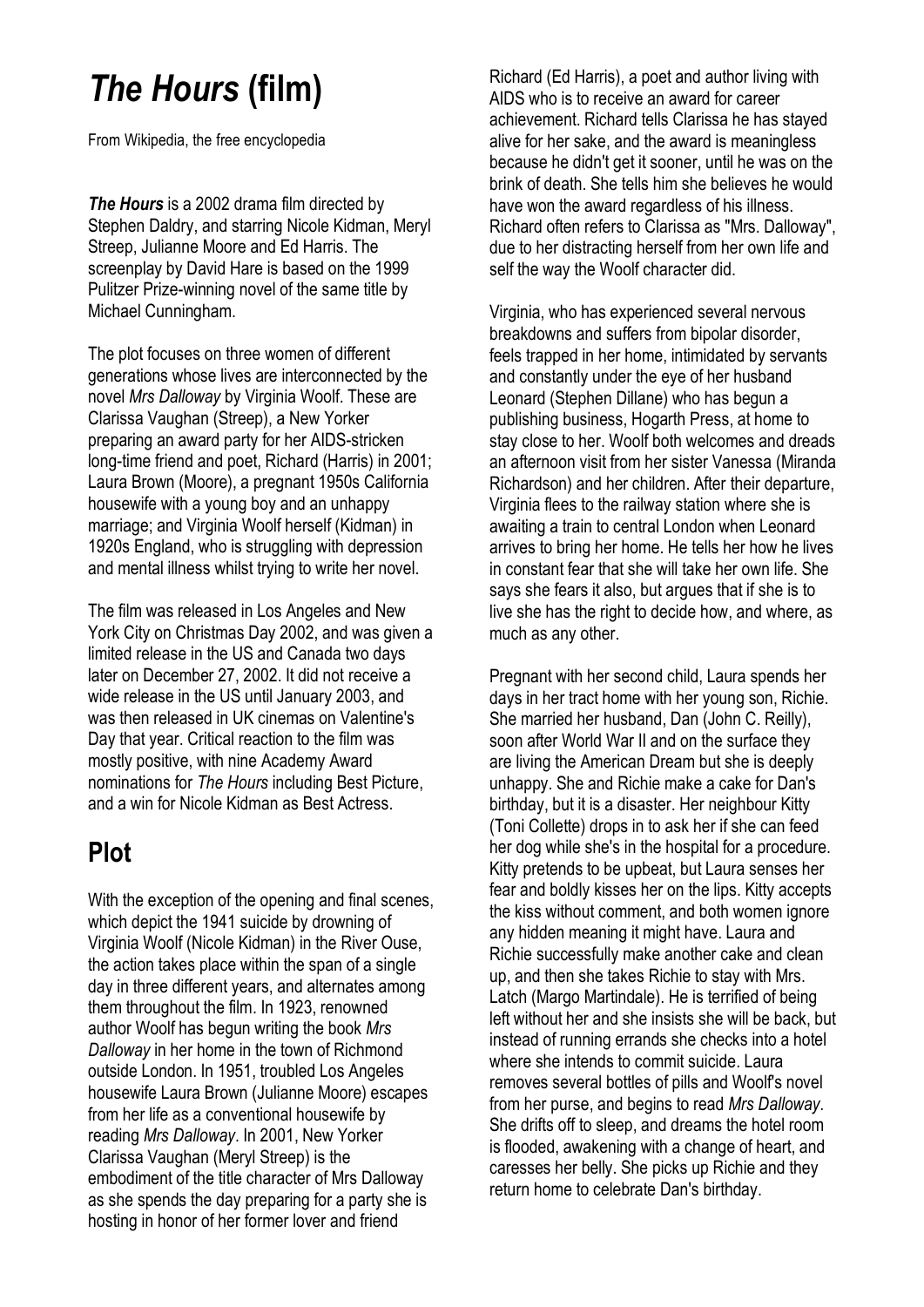Clarissa appears equally worried about Richard, and his depression, and the party she is planning for him. Although Clarissa herself is a lesbian who has been living with Sally Lester (Allison Janney) for 10 years, she and Richard were lovers during their college days, and he has spent the better part of his life in gay relationships, including one with Louis Waters (Jeff Daniels), who left him years ago but returns for the festivities. Clarissa's daughter, Julia (Claire Danes), comes home to help her prepare. Richard has taken all sorts of pills but tells her Clarissa is the most beautiful thing he ever had in life, before he throws himself out a window to his death. Later that night Laura, who is Richard's mother, arrives at Clarissa's apartment. It is clear that Laura's abandonment of her family was a profound trauma for Richard, but Laura reveals it was a better decision for her to leave the family after the birth of her daughter, rather than commit suicide. She has led an independent, happier life as a librarian in Canada. She does not apologize for the hurt she caused to her family (Dan and their daughter are also both dead), and suggests that it's not possible to feel regret for something over which she had no choice. She acknowledges that no one will forgive her, but offers an explanation: "It [her life] was death. I chose life." When Julia spontaneously hugs her, she looks stunned and surprised, then moved by the demonstration of compassion.

### **Cast**

1923

- Nicole Kidman as Virginia Woolf
- Stephen Dillane as Leonard Woolf
- Miranda Richardson as Vanessa Bell
- Lyndsey Marshal as Lottie Hope
- Linda Bassett as Nelly Boxall

#### 1951

- Julianne Moore as Laura Brown
- John C. Reilly as Dan Brown
- Jack Rovello as Richie Brown
- Toni Collette as Kitty
- Margo Martindale as Mrs. Latch

#### 2001

- Meryl Streep as Clarissa Vaughan
- Ed Harris as Richard "Richie" Brown
- Allison Janney as Sally Lester
- Claire Danes as Julia Vaughan
- Jeff Daniels as Louis Waters

## **Critical reception**

*The Hours* currently has 81% positive reviews on the movie review aggregator site Rotten Tomatoes. with 150 of 186 counted reviews giving it a "fresh" rating and an average rating of 7.4 out of 10 with the consensus that "the movie may be a downer, but it packs an emotional wallop. Some fine acting on display here." On Metacritic, the film holds an average score of 81 out of 100, based on 39 reviews. The four main cast members were praised, especially Nicole Kidman who won numerous of awards for her portrayal of Virginia Woolf including the Academy Award for Best Actress.

Stephen Holden of *The New York Times* called the film "deeply moving" and "an amazingly faithful screen adaptation" and added, "Although suicide eventually tempts three of the film's characters, *The Hours* is not an unduly morbid film. Clear eyed and austerely balanced would be a more accurate description, along with magnificently written and acted. Mr. Glass's surging minimalist score, with its air of cosmic abstraction, serves as ideal connective tissue for a film that breaks down temporal barriers."

Mick LaSalle of the *San Francisco Chronicle* observed, "Director Stephen Daldry employs the wonderful things cinema can do in order to realize aspects of *The Hours* that Cunningham could only hint at or approximate on the page. The result is something rare, especially considering how fine the novel is, a film that's fuller and deeper than the book ... It's marvelous to watch the ways in which [David Hare] consistently dramatizes the original material without compromising its integrity or distorting its intent ... Cunningham's [novel] touched on notes of longing, middle-aged angst and the sense of being a small consciousness in the midst of a grand mystery. But Daldry and Hare's [film] sounds those notes and sends audiences out reverberating with them, exalted."

Richard Schickel of *Time* criticized its simplistic characterization, saying, "Watching *The Hours*, one finds oneself focusing excessively on the unfortunate prosthetic nose Kidman affects in order to look more like the novelist. And wondering why the screenwriter, David Hare, and the director,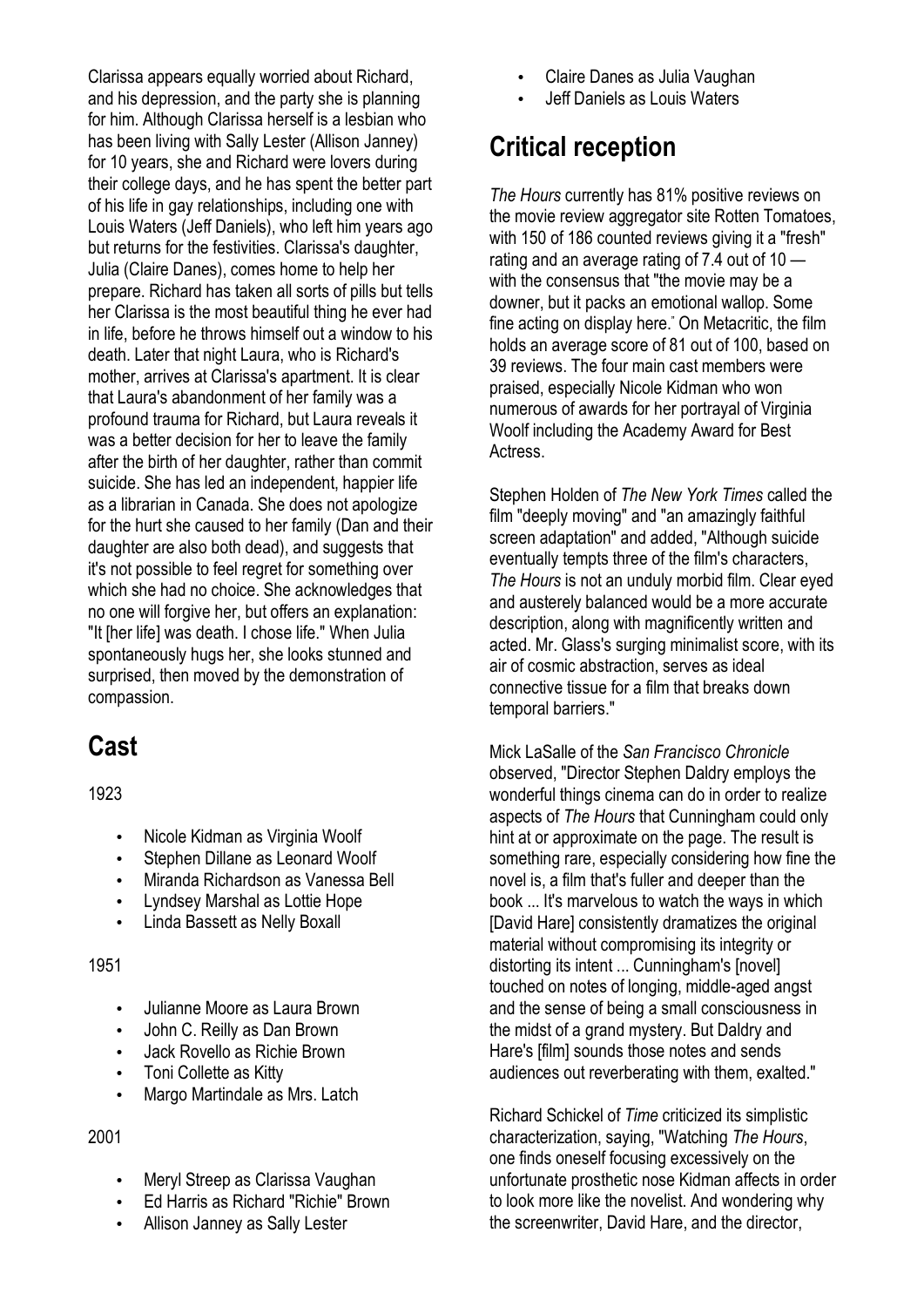Stephen Daldry, turn Woolf, a woman of incisive mind, into a hapless ditherer." He also criticized its overt politicization: "But this movie is in love with female victimization. Moore's Laura is trapped in the suburban flatlands of the '50s, while Streep's Clarissa is moored in a hopeless love for Laura's homosexual son (Ed Harris, in a truly ugly performance), an AIDS sufferer whose relentless anger is directly traceable to Mom's long-ago desertion of him. Somehow, despite the complexity of the film's structure, this all seems too simpleminded. Or should we perhaps say agenda driven? The same criticisms might apply to the fact that both these fictional characters (and, it is hinted, Woolf herself) find what consolation they can in a rather dispassionate lesbianism. This ultimately proves insufficient to lend meaning to their lives or profundity to a grim and uninvolved film, for which Philip Glass unwittingly provides the perfect score — tuneless, oppressive, droning, painfully selfimportant."

Peter Travers of *Rolling Stone* awarded the film, which he thought "sometimes stumbles on literary pretensions," three out of four stars. He praised the performances, commenting, "Kidman's acting is superlative, full of passion and feeling ... Moore is wrenching in her scenes with Laura's son (Jack Rovello, an exceptional child actor). And Streep is a miracle worker, building a character in the space between words and worlds. These three unimprovable actresses make *The Hours* a thing of beauty.

Steve Persall of the *St. Petersburg Times* said it "is the most finely crafted film of the past year that I never want to sit through again. The performances are flawless, the screenplay is intelligently crafted, and the overall mood is relentlessly bleak. It is a film to be admired, not embraced, and certainly not to be enjoyed for any reason other than its expertise ... Glacially paced and somberly presented, *The Hours* demands that viewers be as impressed with the production as the filmmakers are with themselves ... Whatever the reason - too gloomy, too slow, too slanted - [it] is too highbrow and admirably dull for most moviegoers. It's the kind of film that makes critics feel smarter by recommending it, even at the risk of damaging credibility with mainstream audiences who automatically think any movie starring Kidman, Streep and Moore is worth viewing. *The Hours* will feel like days for them."

Phillip French of *The Observer* called it "a moving, somewhat depressing film that demands and rewards attention." He thought "the performances are remarkable" but found the Philip Glass score to be "relentless" and "over-amplified."

Peter Bradshaw of *The Guardian* rated the film three out of five stars and commented, "It is a daring act of extrapolation, and a real departure from most movie-making, which can handle only one universe at a time . . . The performances that Daldry elicits . . . are all strong: tightly managed, smoothly and dashingly juxtaposed under a plangent score. I have to confess I am agnostic about Nicole Kidman, who as Woolf murmurs her lines through an absurd prosthetic nose. It's almost a Hollywood Disability. You've heard of Daniel Day-Lewis and *My Left Foot*. This is Nicole and her Big Fake Schnoz. It doesn't look anything like the real Virginia's sharp, fastidious features . . . Julianne Moore gives [a] superbly controlled, humane performance . . . Streep's performance is probably the most fully realised of the three: a return to the kind of mature and demanding role on which she had a freehold in yesterday's Hollywood . . . Part of the bracing experimental impact of the film was the absence of narrative connection between the three women. Supplying one in the final reel undermines its formal daring, but certainly packs an emotional punch. It makes for an elegant and poignant chamber music of the soul."

## **Box office**

*The Hours* opened in New York City and Los Angeles on Christmas Day 2002 and went into limited release in the United States and Canada two days later. It grossed \$1,070,856 on eleven screens in its first two weeks of release. On January 10, 2003, it expanded to 45 screens, and the following week it expanded to 402. On February 14 it went into wide release, playing in 1,003 theaters in the US and Canada. With an estimated budget of \$25 million, the film eventually earned \$41,675,994 in the US and Canada and \$67,170,078 in foreign markets for a total worldwide box office of \$108,846,072. It was the 56th highest grossing film of 2002.

## **Soundtrack**

*Main article: The Hours (soundtrack)*